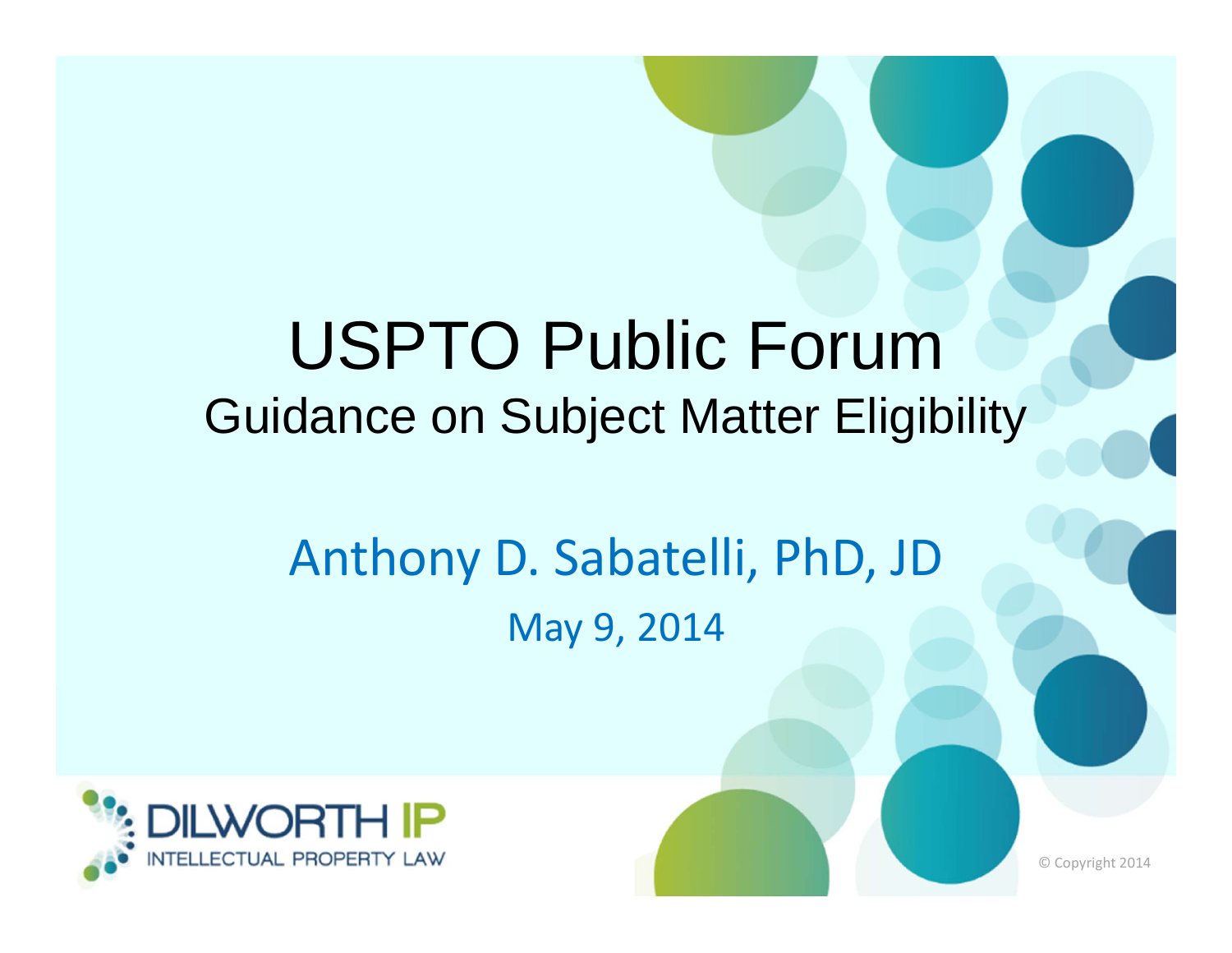

# Patent Eligible?



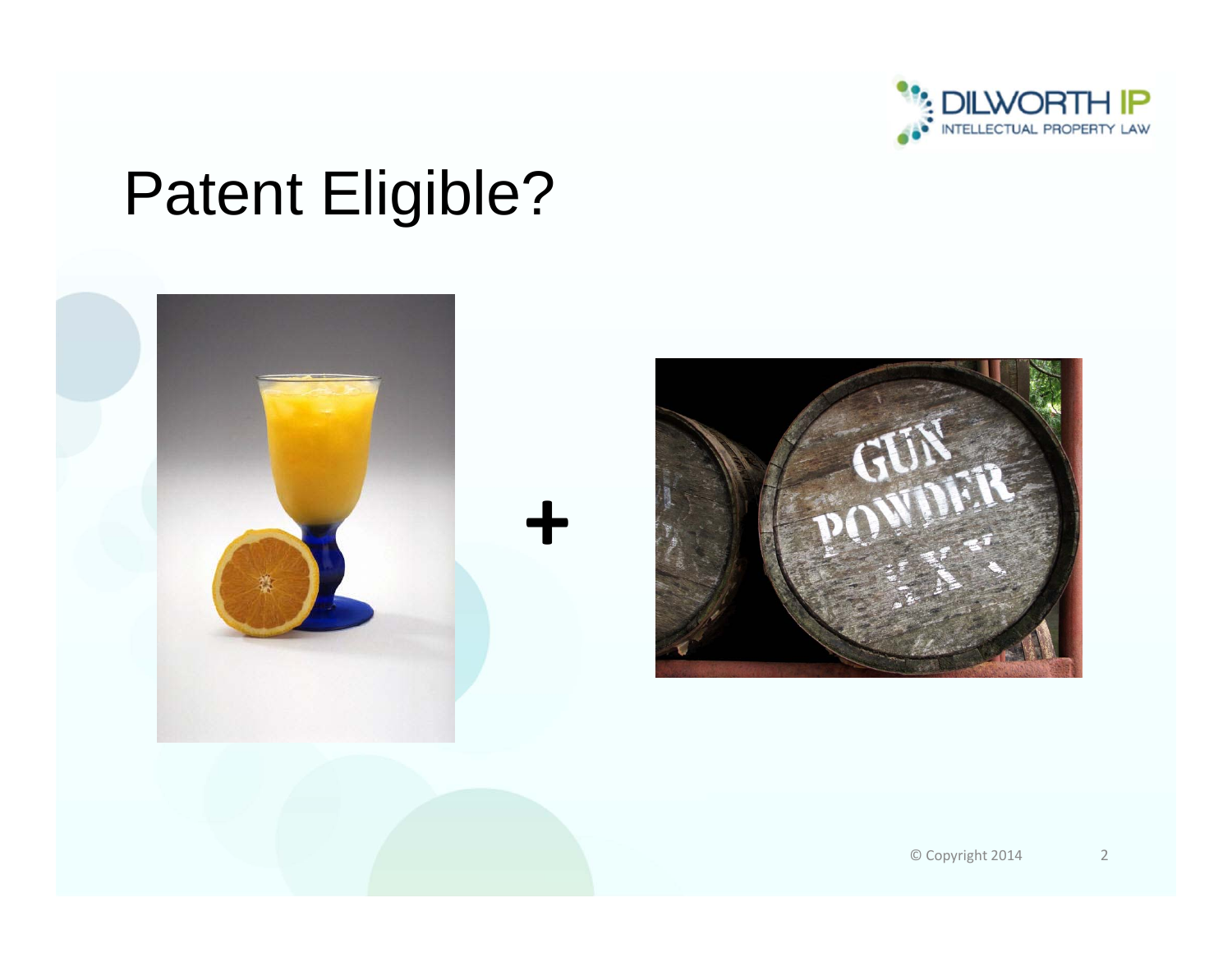

## **Overview**

- Necessity for the Guidance
	- – $-$  a step in the right direction
- Factor Analysis "Significantly Different"
	- –too many factors; too complex?
	- –– do we need a brighter, simpler line?
- Caveat will the Factor Analysis now bring in § 102 and § 103 through the back door?
- Proposal for further Guidance Examples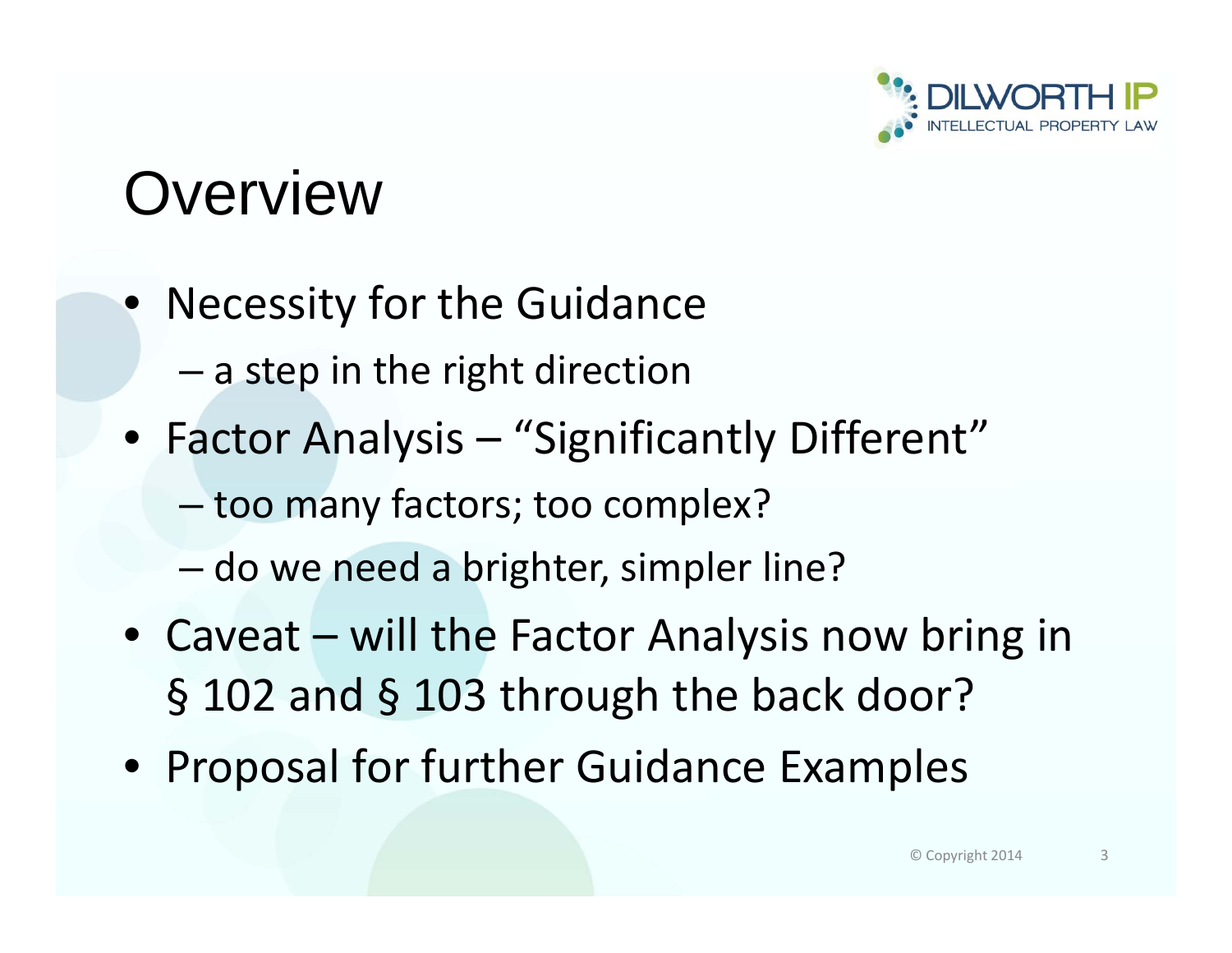

# The Guidance

- We applaud the USPTO for taking the leadership to issue the Guidance
	- – $-$  something had to be done
	- – $-$  an initial step in the right direction
- The USPTO analyzed the complex interplay of at least ten major Supreme Court decisions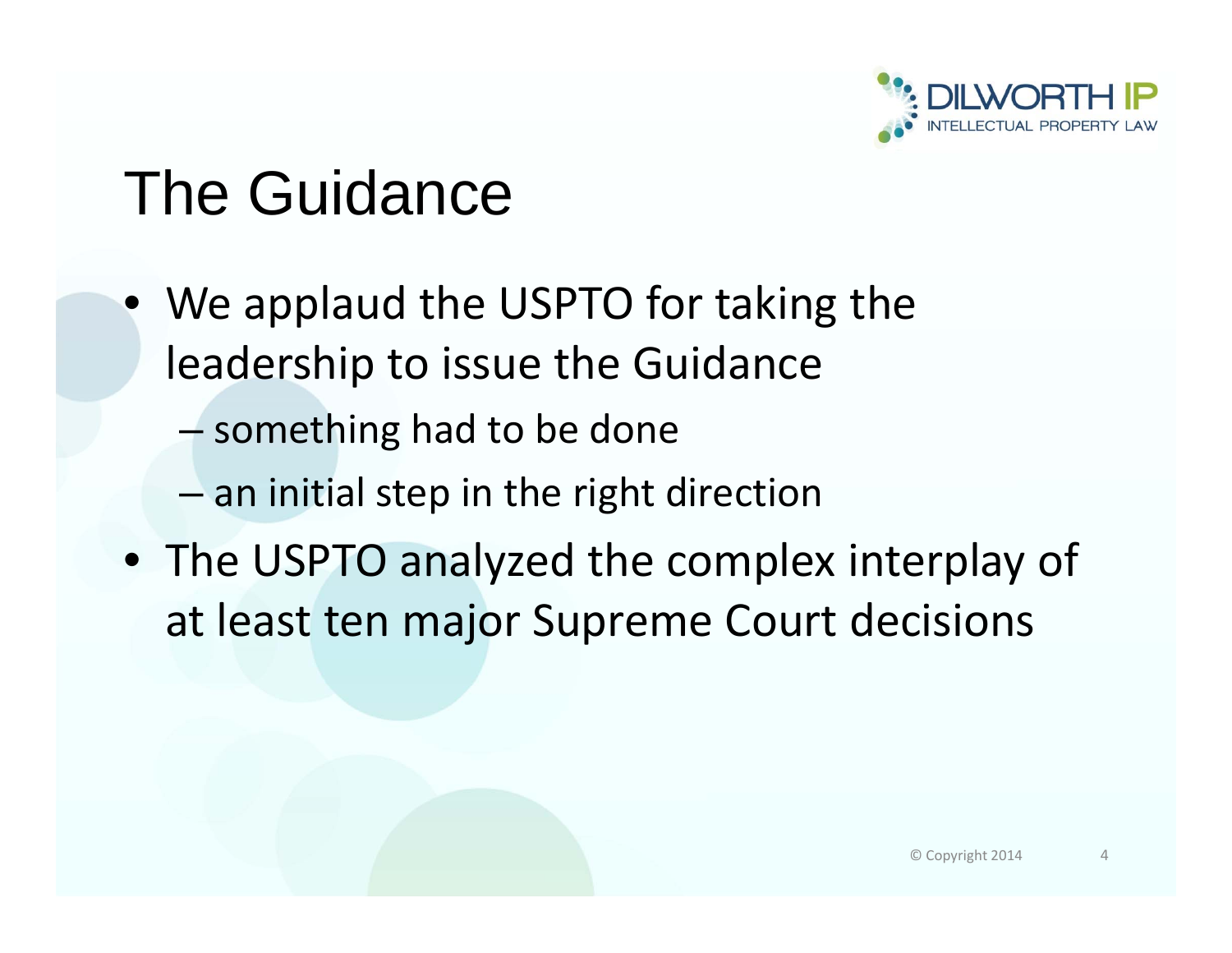

## Guidance Integrates Considerable Amount of Case Law



**Source USPTO: Biotechnology/Chemical/Pharmaceutical Customer Partnership April 16, 2014 Evaluating Subject Matter Eligibility Under 35 USC § 101**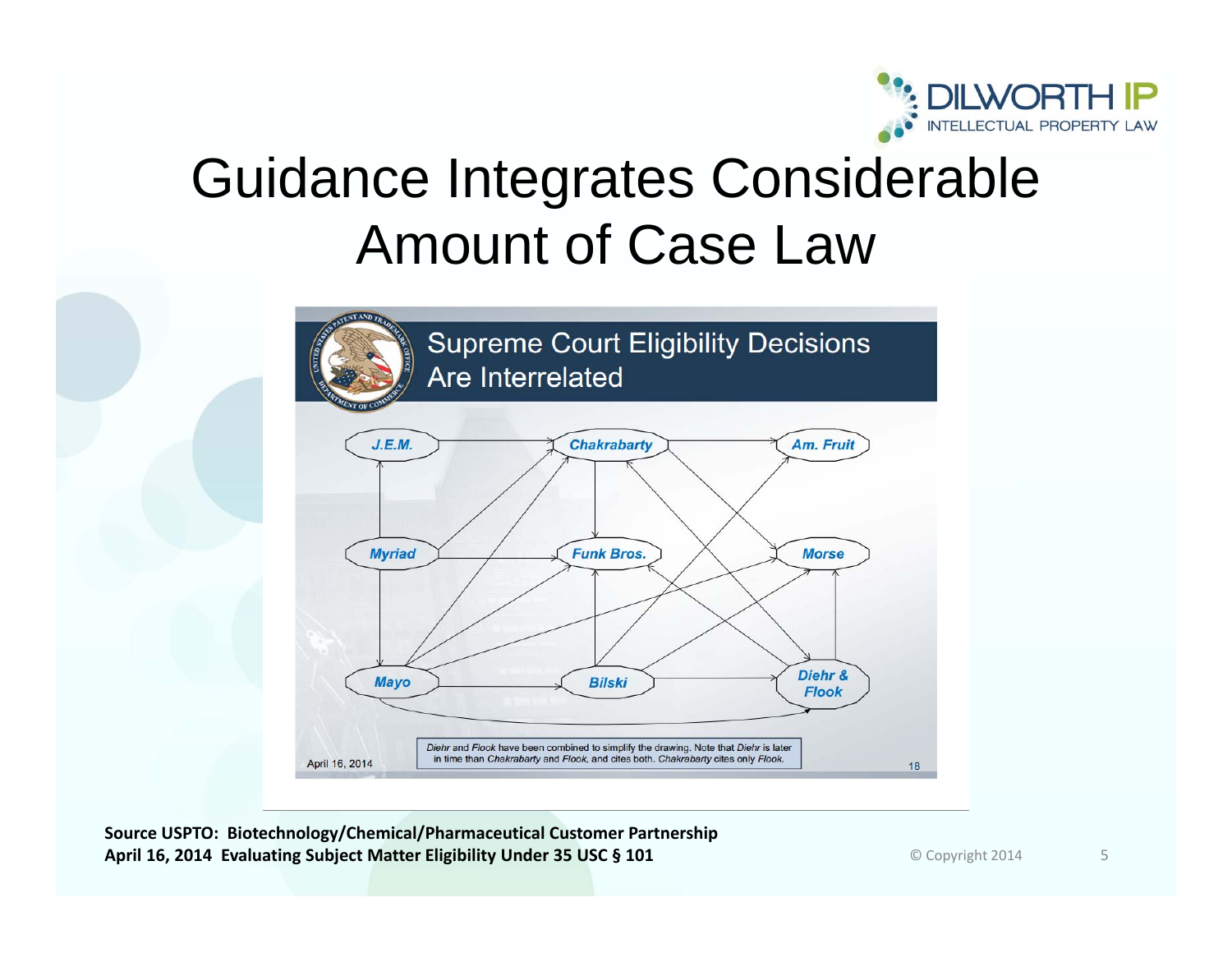

## Factor Analysis

- Too many factors?
- Not easy to apply
- More factors likely to be generated
	- by the USPTO
	- by case law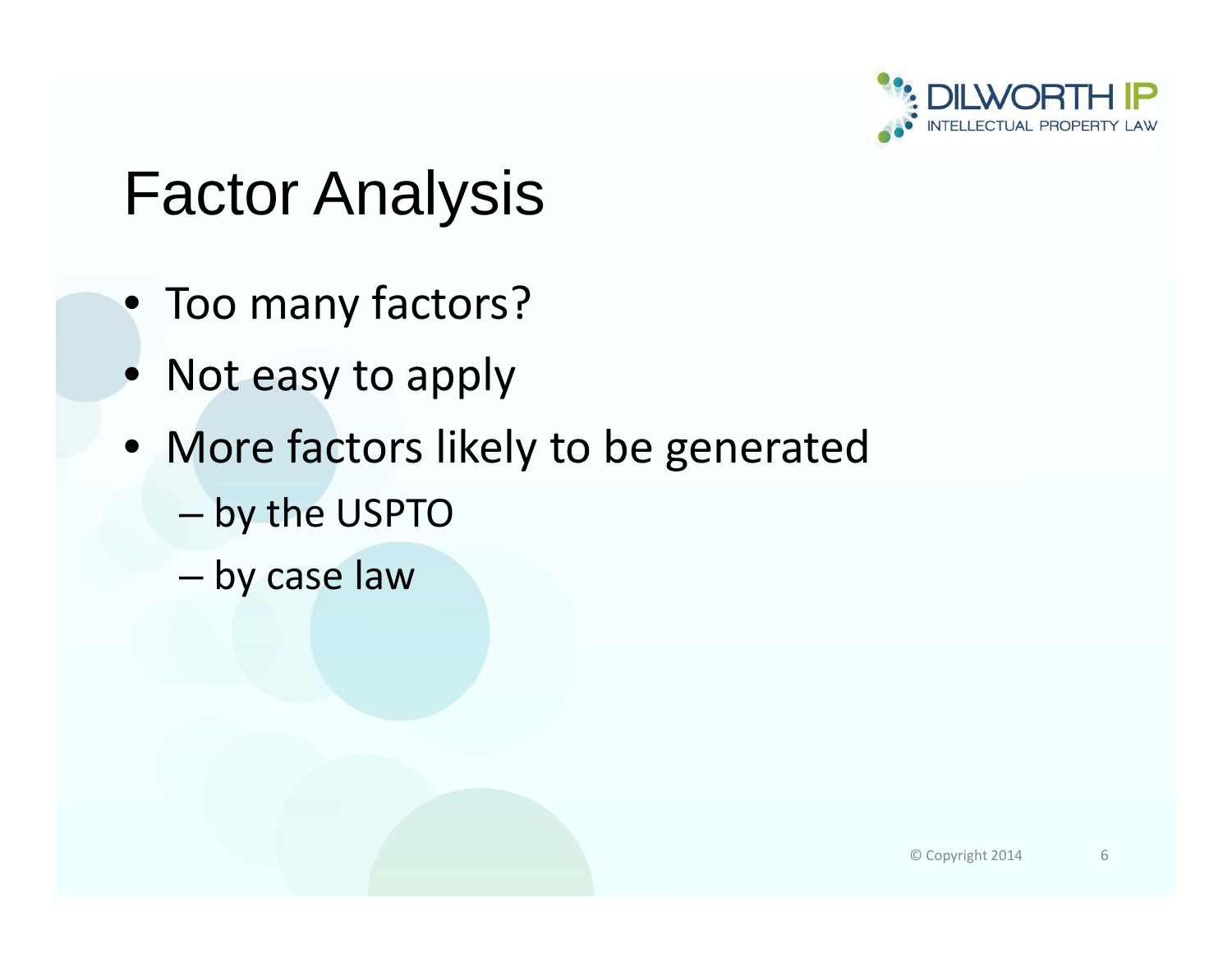

## Factor Analysis

- Guidance asks whether the "claim as a whole" recites something "significantly different" from the judicial exceptions?
- Begs the question of whether  $\dots$

### to simplify the factors?

‐ combine together the "for" factors b) – f) and combine together the "against" factors h) – l)?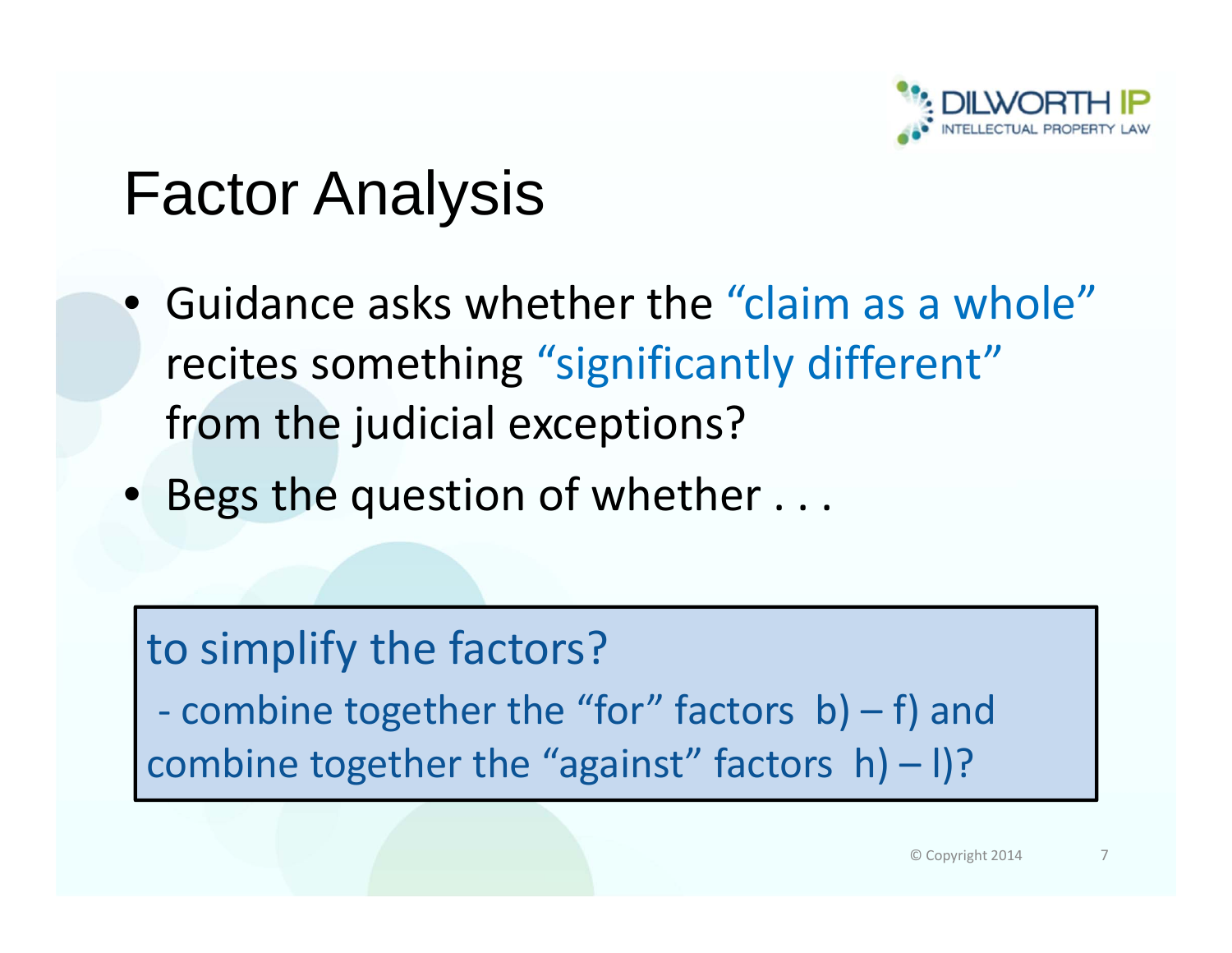

## § 102 and § 103 through the back door?

- Concern that the Factor Analysis can be misapplied
- Purpose is to make the § 101 determination
	- patent eligibility, not patentability
- But . . .
	- the factors almost seem to be asking § 102 and § 103 type inquiries

 leading to improper § 101 rejections? Safeguards to prevent such misapplication?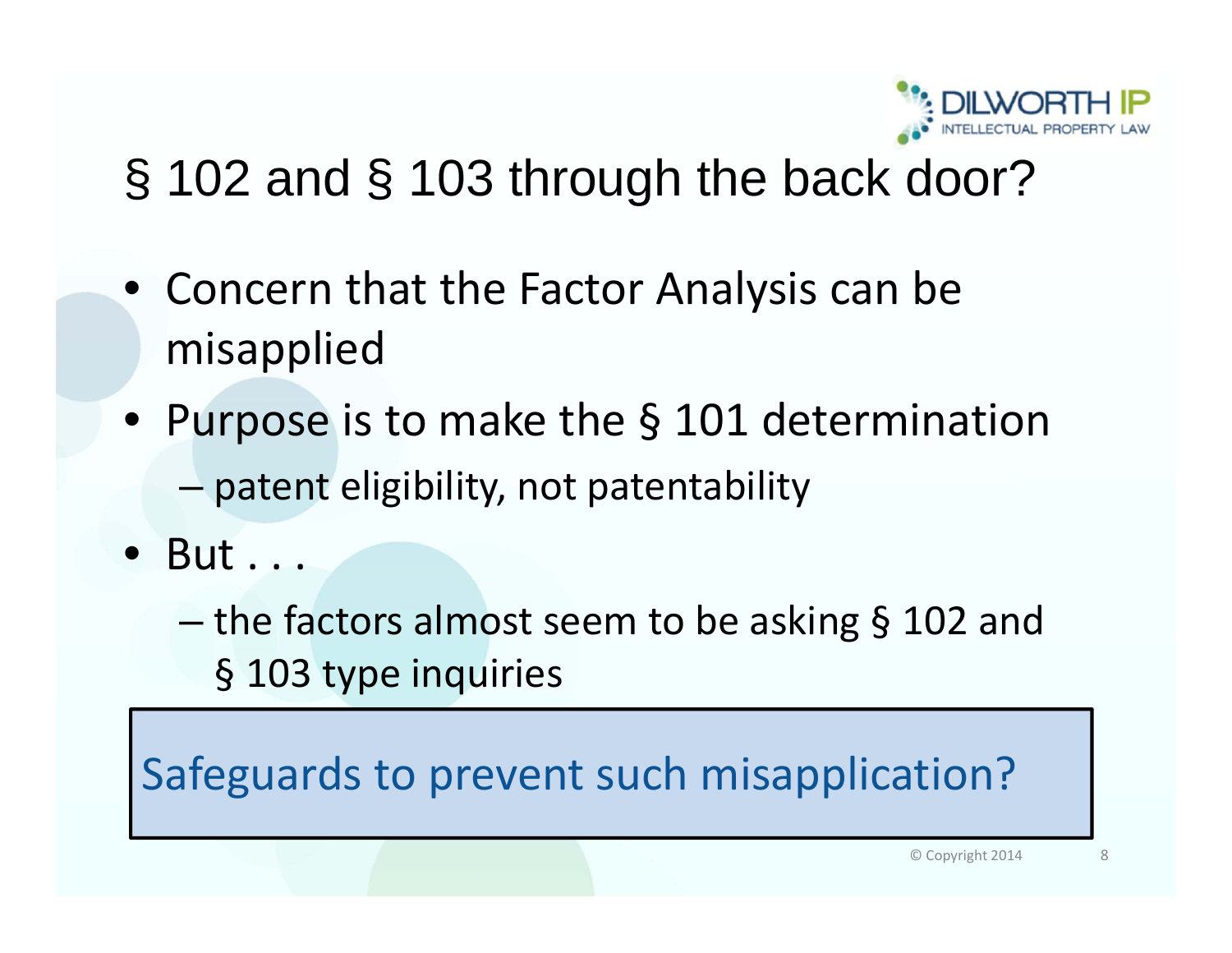

## Proposed Examples

### *Merck KGaA v. Integra Lifesciences I, Ltd.* **, 125 S. Ct. 2372 (2005)**

- high profile Supreme Court decision expanding safe harbor drug development activities under 35 USC § 271(e)(1)
- 5 patents\* involved (§ 101 was not at issue)
- claims could provide useful examples

**\*US Patent Nos. 5,695,997, 4,988,621, 4,879,237, 4,789,734, and 4,792,525 (expired).**

© Copyright 2014 9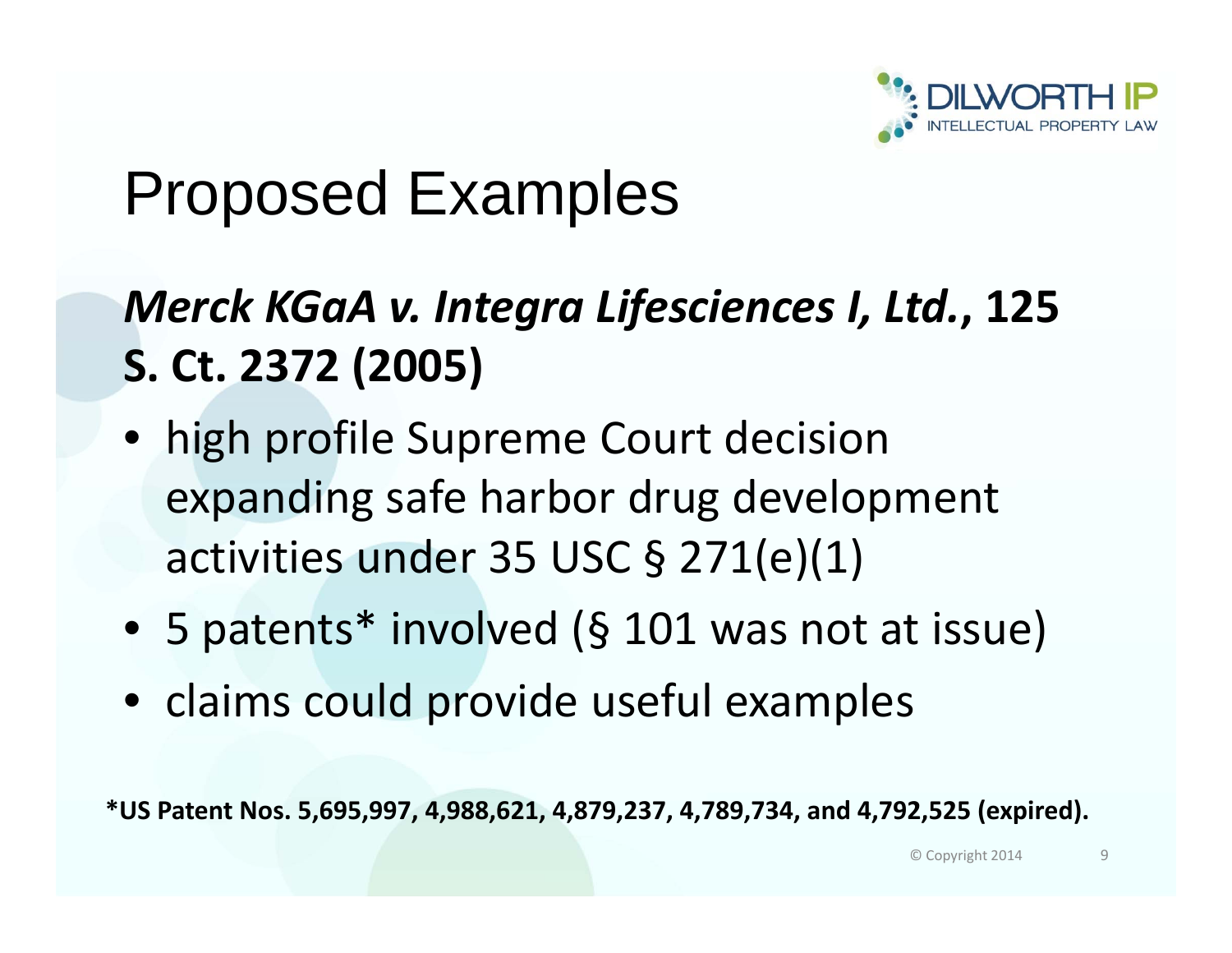

## *Merck v. Integra* Examples

### The following are just 3 claim examples

– suggest the USPTO carefully reviews *all* the claims for best examples

#### **US Patent No. 4,792,525 – Purified, Non‐Naturally Occurring Peptide**

Claim 8. A substantially pure peptide including as the cell‐attachment‐promoting constituent the amino acid sequence Arg‐Gly‐Asp‐R wherein R is Ser, Cys, Thr or other amino acid, said peptide having cell‐attachment‐promoting activity, and said peptide not being a naturally occurring peptide.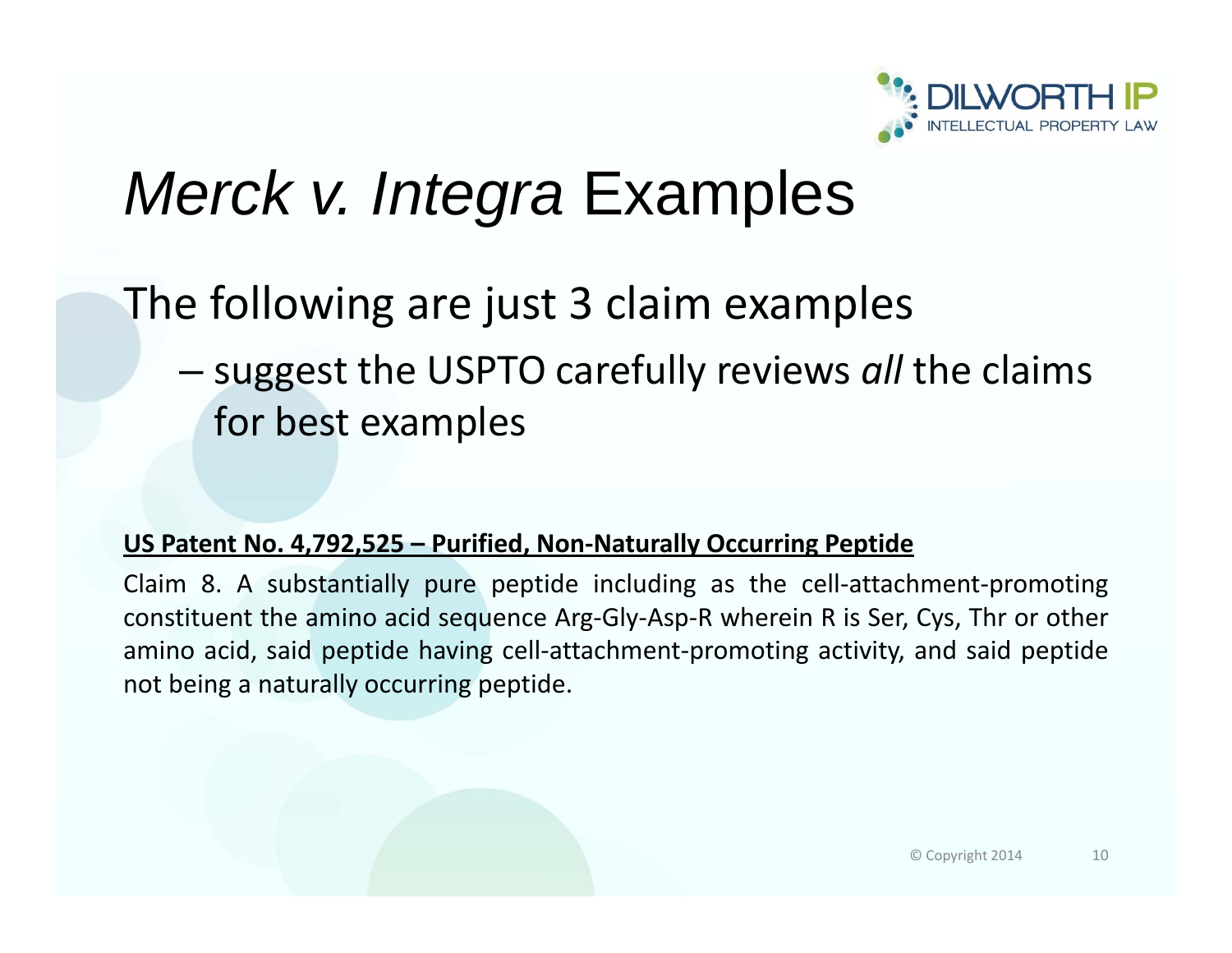

## *Merck v. Integra* Examples

### **"Pure Research Tool" Claims**

**(according to J. Rader dissent in Fed. Cir. decision on remand)**

#### **US Patent No. 4,879,237 – Method for Detaching Cells from a Substrate**

Claim 4. A method for detaching animal cells from a substrate to which they are bound in an Arg‐Gly‐Asp mediated manner, comprising contacting said bound cells with a solution containing a non-naturally occurring peptide consisting essentially of the amino acid sequence Arg‐Gly‐Asp‐Y, wherein Y is any amino acid such that the peptide has cell‐detachment activity.

#### **US Patent No. 4,789,734 – Purified Cell Surface Receptor**

Claim 1. A substantially purified cell surface receptor derived from mesenchymal tissue and capable of binding to a peptide containing the amino acid sequence Arg-Gly‐Asp, comprising a glycoprotein composed of at least two polypeptides of about 115 and 125 kD, respectively, as determined by SDS‐PAGE under reducing conditions which selectively binds to vitronectin, but not to fibronectin.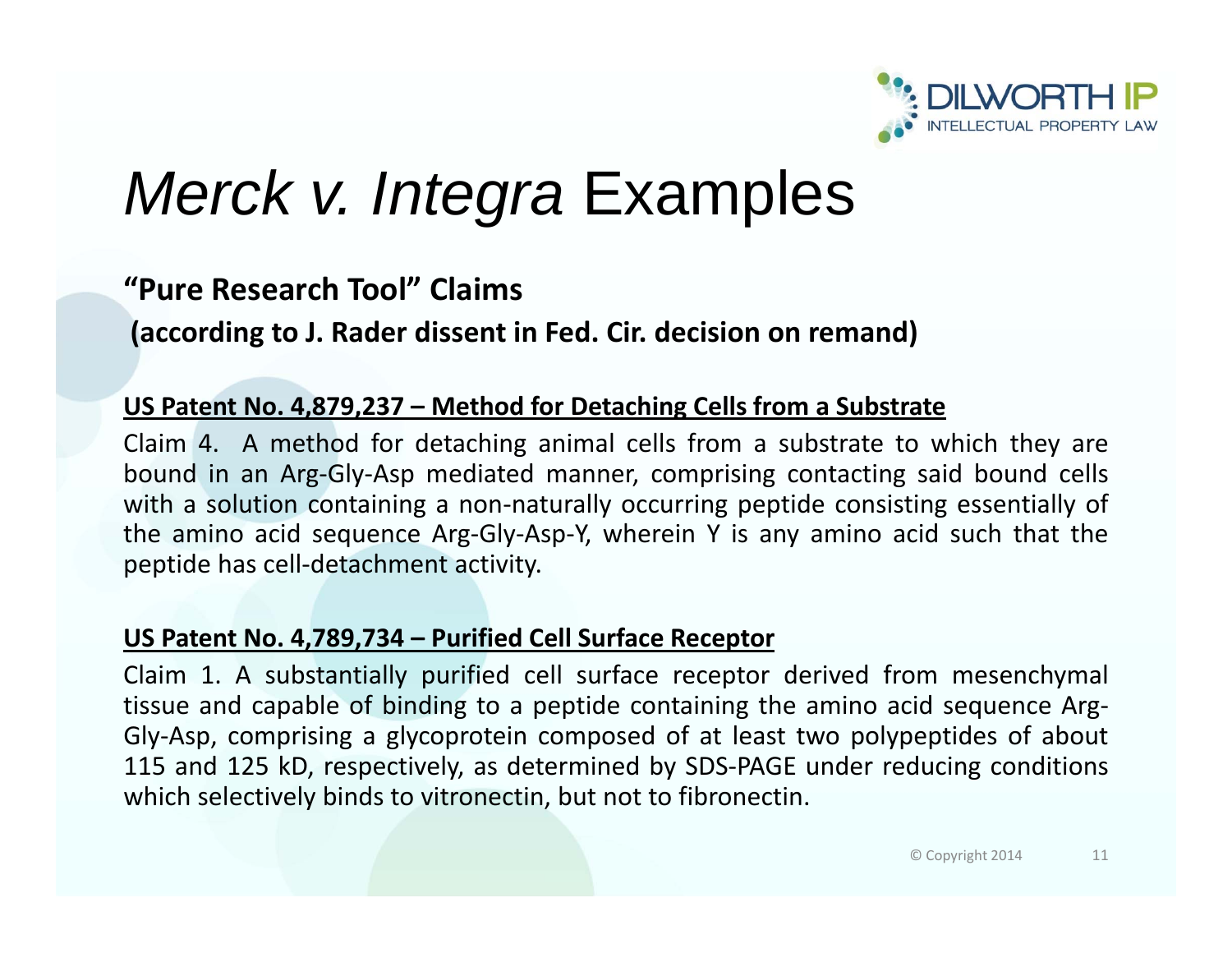

## Summary

- The Guidance is necessary
	- – $-$  a step in the right direction
- Factor Analysis should be simplified
- Caution against misplaced use of Factor Analysis
	- –patent eligibility, not patentability
- Proposal for further Guidance Examples